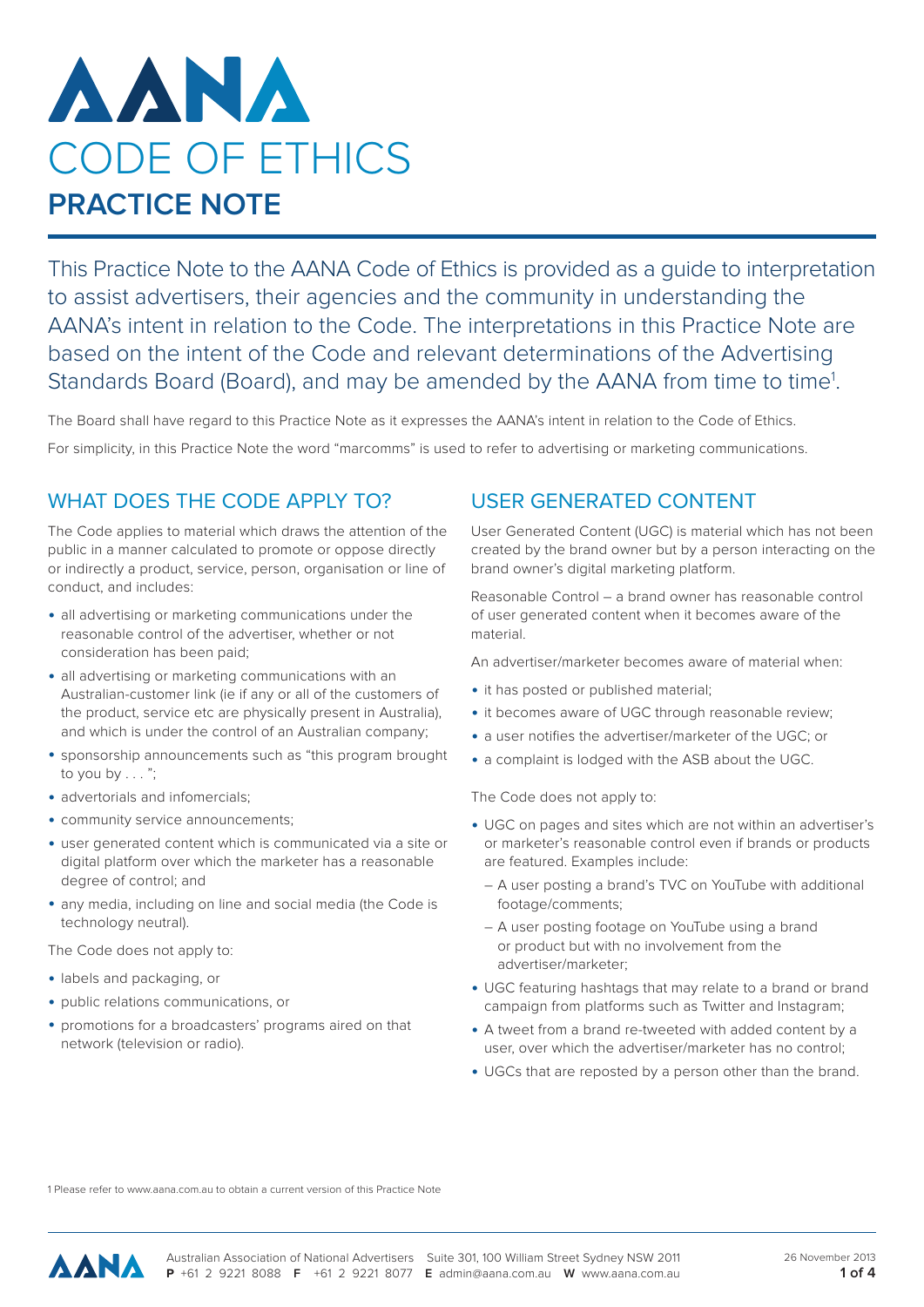## PREVAILING COMMUNITY STANDARDS

The provisions in Section 2 of the Code are subject to Prevailing Community Standards. Prevailing Community Standards are determined primarily by the Board, whose members are representative of the community, on a case by case basis, as part of the complaints process. To assist advertisers and complainants, this Practice Note provides some guidance into Prevailing Community Standards. It is influenced in part by previous decisions of the Board, the AANA's intent in developing this Code and any relevant research (of the AANA or Advertising Standards Bureau as relevant).

The guidance to Prevailing Community Standards may be informed in part by research conducted by the AANA. The Board should have regard to that research as reflected in this Practice Note from time to time in determining Prevailing Community Standards.

# TWO PARTS OF THE CODE

The Code is divided into two sections. The purpose of the two sections is to differentiate between the provisions which apply to complaints by competitors (Section 1) and complaints which are brought by consumers (Section 2).

Section 1 – Competitor Complaints is intended to provide a mechanism for complainants to resolve disputes between competitors in an efficient and low cost way without the need for recourse to the courts.

Section 2 – Consumer Complaints is the section for complaints under the Code by consumers.

# SECTION 1: COMPETITOR COMPLAINTS

- Section 1 reflects the consumer protection principles in the Australian Consumer Law (part of the Competition and Consumer Act) (ACL).
- Complaints are made to the Advertising Claims Board: http://www.adstandards.com.au/process/ claimsboardprocess
- Section 1.2 reflects concepts in the ACL in relation to misleading and deceptive conduct.
- To establish that marcomms are not misleading and deceptive an advertiser may be required to provide substantiation of any claims made. This means that an advertiser must have a reasonable basis for their claims. Substantiation may be in the form of tests, studies or expert reports depending on the type of claim made.
- The Advertising Claims Board will consider whether the information most likely to be taken from the advertisements or marketing communication by an average consumer in the target market would be reasonably regarded as truthful and honest. In testing the requirement that marcomms should not be designed to be misleading or deceptive, the Board

will consider the advertiser's stated intention, but may also consider, regardless of stated intent, that an advertisement is by design misleading or deceptive.

## SECTION 2: CONSUMER COMPLAINTS

- Section 2 of the Code provides the self regulatory rules around portrayal of people, violence, treatment of sex, sexuality and nudity, appropriate language and Prevailing Community Standards in marcomms.
- **Prevailing Community Standards** apply to all parts of Section 2. This means that the Board will have regard to community standards at the time the marcomms was published. The Board will, in considering what community standards are at the relevant time, also have regard to any research conducted by the Advertising Standards Bureau as well as this Practice Note. There is no one test of Prevailing Community Standards. The Prevailing Community Standard will differ in relation to the different restrictions in relation to health and safety, nudity, language, violence and portrayal of people.
- **Relevant audience** is a relevant concept for the restrictions on treatment of sex, sexuality and nudity and language. These sections of the Code require the Board to be informed by the media placement plan and audience measurement data.
	- **Relevant audience** is informed by the media placement plan and content of the marcomms. It requires the Board to examine the media plan (formal or informal). It is the audience that the advertiser intends to see the marcomms. The Board shall have regard to the audience or readership composition data for the relevant media. For example, OzTAM data can be used to inform the Board that the relevant audience for commercial free to air and subscription television is grocery buyers between the ages of 20 and 35. In the case of social media, the Board should have regard to the opt-in nature of the medium and the age gating which may apply to some social media sites in determining the relevant audience.
	- **Broad view of "audience" taken by the Board.** For the purposes of advertisements in public places, the Board will not only take account of the relevant audience. but it can also take a broad view of the "audience". This recognises the broad nature of the audience for advertisements in public places. The Board will not just have regard to whom the advertisement is targeted (the relevant audience) but the Board also looks at who can see it and the Board will take that into consideration in determining their view of whether the advertisement treats sex, sexuality and nudity with sensitivity to that audience or in regards to whether the language used is appropriate for that audience.

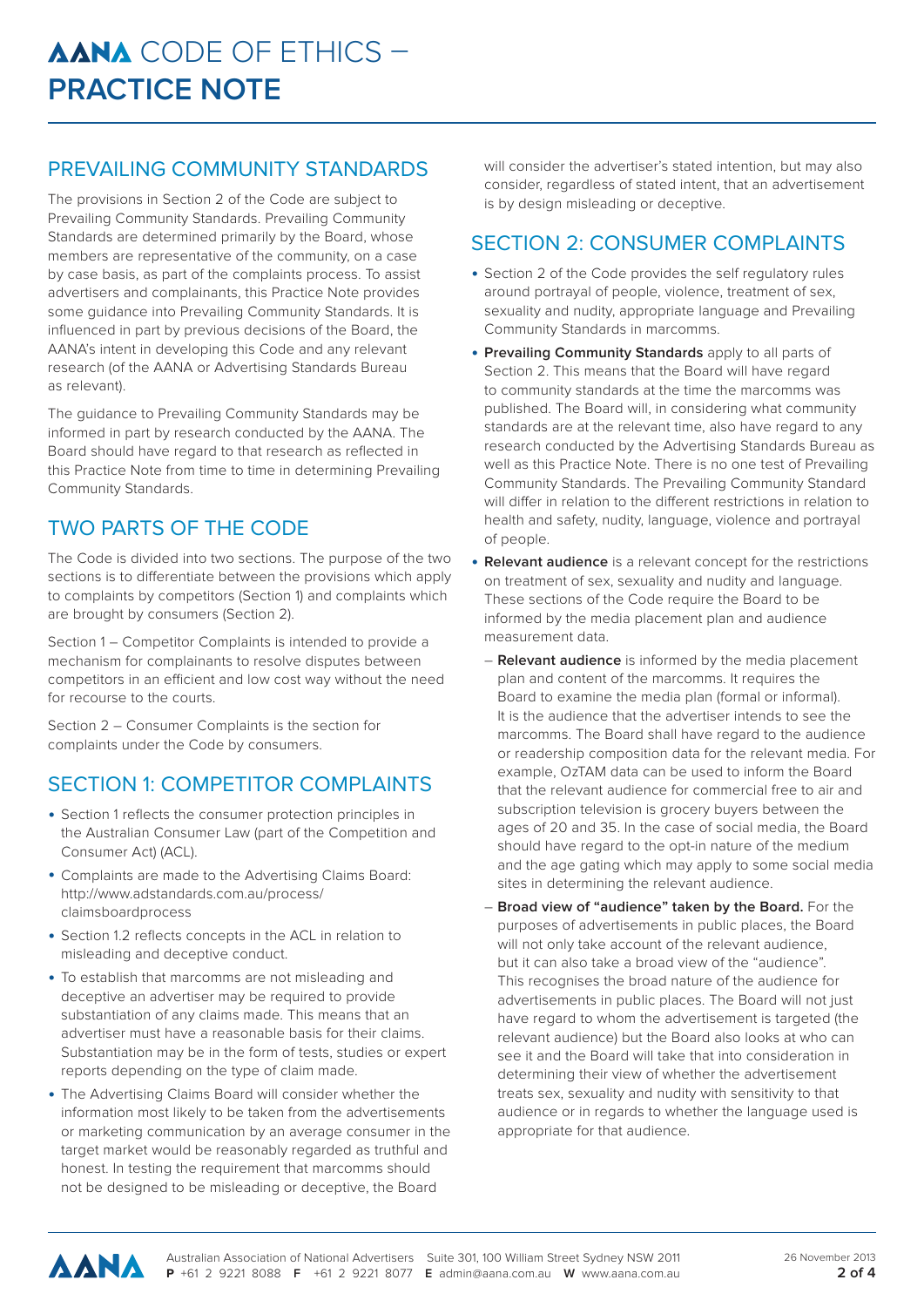#### • **Images of Children and Young People**

- Particular care must be exercised when using images of children and young people in marcomms.
- Advertisers should have regard to the AANA Practice Guide: Managing Images of Children and Young People: http://bit.ly/15fB2Tp

#### • **Portrayal of people (Section 2.1).**

- This section describes types of behaviour and restricts depictions of those types of behaviour against people within certain groups.
- The types of behaviour are:
	- Discrimination unfair or less favourable treatment
	- Vilification humiliates, intimidates, incites hatred, contempt or ridicule
- The groups are:
	- Race viewed broadly this term includes colour, descent or ancestry, ethnicity, nationality, and includes for example ideas of ethnicity covering people of Jewish or Muslim origin
	- Ethnicity those with a common social identity as a result of customs, traditions and belief about historical origins
	- Nationality people belonging to a particular nation either by birth, origin or naturalisation. This can change over time so a person born in the United States who becomes a citizen of Australia by marriage may describe their nationality as both Australian and American
	- Gender male or female characteristics
	- Age based on a person's chronological age (ie the date they were born) and not a person's biological age (ie physical age a person may exhibit)
	- Sexual preference includes homosexuality, heterosexuality, bisexuality and trans sexuality
	- Religion a person's belief or non belief about god or the existence or non existence of god or gods
	- Disability a current, past or potential physical, intellectual, psychiatric, or sensory illness, disease, disorder, malfunction, malformation, disfigurement or impairment, including mental illness
	- Political belief support for or opposition of a particular political party or ideology.
- A negative depiction of a group of people in society may be found to breach section 2.1 even if humour is used. The depiction will be regarded as negative if a negative impression is created by the imagery and language used in the advertisement.
- A realistic depiction of people with a disability can be acceptable, even if the advertisement is upsetting to some members of the community, where there is an important message being delivered.
- Advertisements can suggest stereotypical aspects of an ethnic group or gender with humour provided the overall impression of the advertisements is not a negative impression of people of that ethnicity or gender.
- Portraying a woman as attractive does not of itself constitute discrimination or vilification of women.
- Images of men or women in traditional roles are not prohibited provided the major focus of the advertisement is on the product, not the role portrayed. However care should be taken if depictions suggest that such activities are "women's work" or "work of little value".
- The AANA Practice Guide: Managing Images of Children and Young People provides more information about the use of images of Children and Young People. It provides that advertisers and marketers must take reasonable steps to ensure that images of children and young people are not sexually exploitative in nature.

#### • **Objectification (Section 2.2)**

- Section 2.2 addresses concerns about the objectification of people. The new wording restricts the use of images which employ sexual appeal which is exploitative and degrading of any individual or group of people. It is not limited to images of women but applies more broadly.
- This section proscribes objectification of men, women and children.
- In advertisements where images of children are used, sexual appeal is not acceptable and will always be regarded as exploitative and degrading. Advertisements must not state or imply that children are sexual beings and that ownership or enjoyment of the advertised product will enhance their sexuality. Children must not be portrayed in a manner which treats them as objects of sexual appeal.
- Not all images of people who are scantily clad will be unacceptable under this section. This section restricts the use of such images only if they are exploitative and degrading.
	- **Exploitative** means clearly appearing to purposefully debase or abuse a person, or group of person, for the enjoyment of others, and lacking moral, artistic or other values.
	- **Degrading** means lowering in character or quality a person or group of persons.
- **Violence (Section 2.3)**
	- Consequences of violence may also be prohibited however graphic depictions of traffic accidents or the consequences of domestic violence may be justified by the community safety message involved.
	- Sexual violence is not acceptable.
	- The Board has also found that a strong suggestion of menace presents violence in an unacceptable manner and breaches this section of the Code.
	- Audio representations of violence may be prohibited. For example, a radio advertisement for a vehicle which